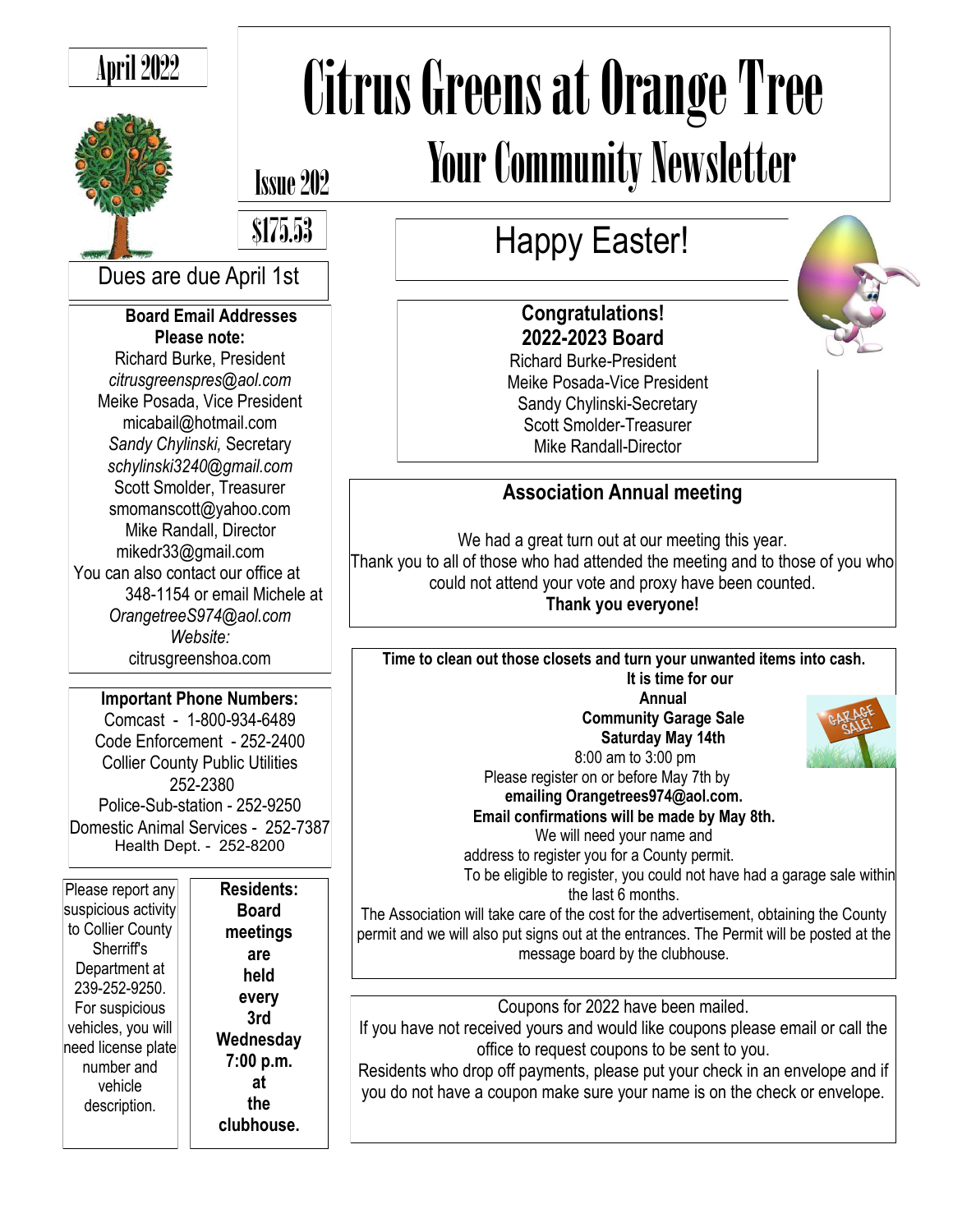Did you know that parking on the grass is not permitted.

This is a HOA and a County violation.

Parking on the grass on a continuous basis is an eye sore. It ruins the grass and destroys sprinkler heads which should be in good working order.



- Beaches, parks, and especially **School Grounds Are Off Limits.**
- Dogs are **Not Allowed To Snap, Growl, Jump On,** or otherwise **Threaten** persons using the public rightof-ways.
- Dogs and cats are **Not Allowed To Create A Sanitary Nuisance.** Pick up after your pets.

• **Animals are not allowed to disturb the peace and quiet of the neighborhood.**

**For licensing or other information, please visit** [https://www.colliercountyfl.gov/your](https://www.colliercountyfl.gov/your-government/divisions-a-e/domestic-animal-services/laws-for-pet-owners)-government/ divisions-a-e/domestic-animal-[services/laws](https://www.colliercountyfl.gov/your-government/divisions-a-e/domestic-animal-services/laws-for-pet-owners)-for-pet-owners

Please do not block the sidewalk with your vehicles.

Sidewalks need to be accessible to everyone.

Children on bikes, strollers, wheelchairs, pedestrians, etc.

**Please remember to notify the office of any changes in email addresses, phone numbers, vehicle information and if you decide to rent your home.**

> Please remove all Christmas lights and decorations. Thank you.

Please help keep our kids safe. Do not water the lawn Monday through Friday between the hours of 7:00-9:30 a.m. and 2:00-4:30 p.m.

Thank you.



*Frequently asked question. What's the Best Time to Run Your Sprinkler System?* 12:00 a.m. and 4:00 a.m.

That's when your lawn and landscaping can best absorb the water, and it will saturate well. If you wait until the sun is shining, much of that water will evaporate, and be wasted.

If you have a storm water drain located in the front of your home, please keep it weed, litter and debris free.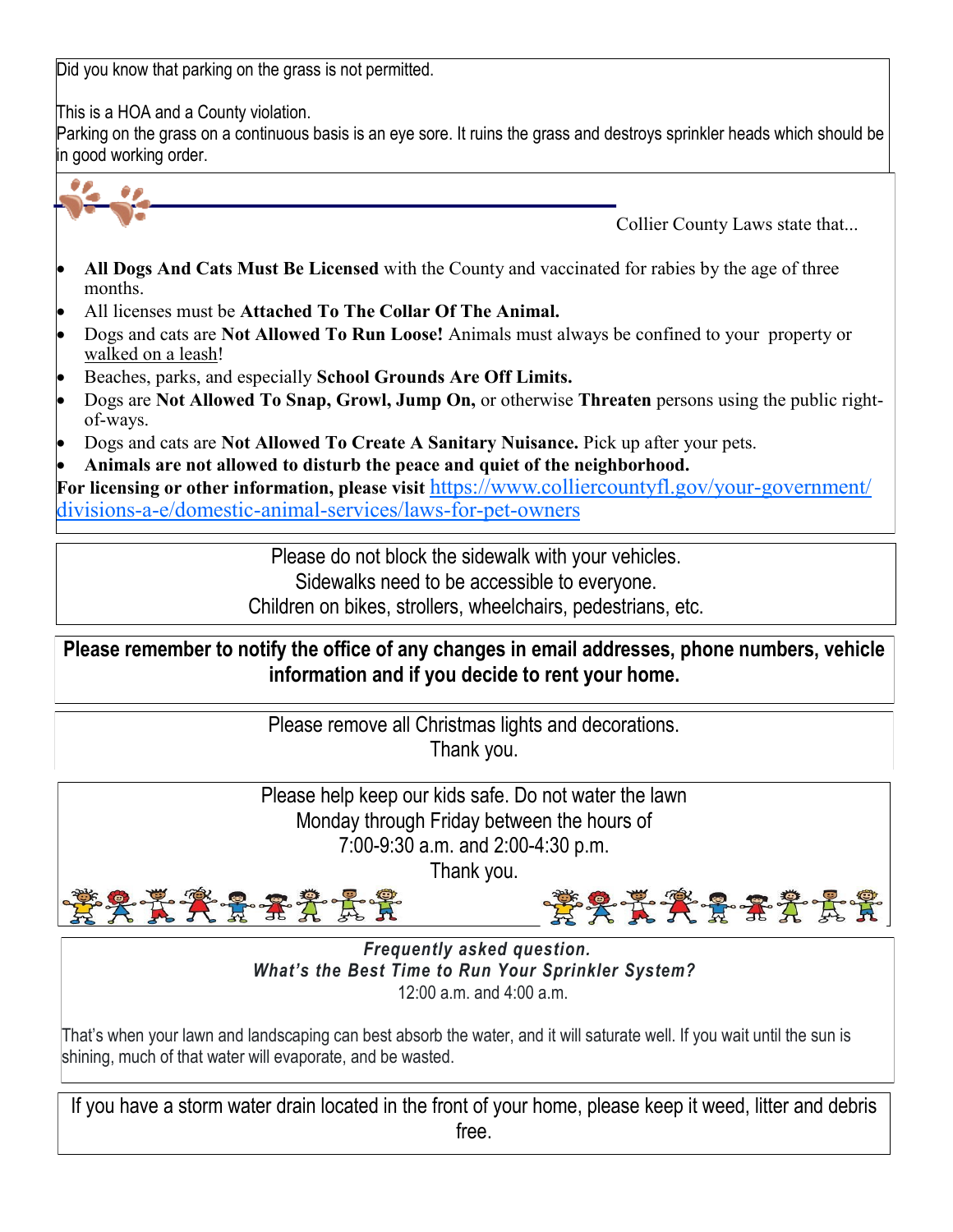Trash and Trash can storage

Please **do not** put Trash of any sort at curb side until the night before pick up **this detracts from our community and it is an eyesore.** Remember to bring in cans the same day after pick up. Please call in BULK items the Friday before Tuesday's pick-up. 239-252-2380. If waste management does not pick up your trash because the item was not called in or prepared properly, please bring it back in the same day until the next pick up date. Thank you.

#### **Lawn Maintenance**

When mowing your lawn, please blow grass clippings back into the yard when you are finished.

#### Items are not to be stored on the side of the house. Ladders, wood, landscaping items and debris of any kind.

Yard waste collection is on the same day as your recycling collection. Yard waste must be prepared for collection by either:

- Placing in personal containers no larger than 45 gallons, weighing no more than 50 pounds when filled.
- Placing in paper bags/sacks.
- Tying in bundles no longer than four feet in length.
- No branches thicker than four inches in diameter.
- No more than ten (10) bundles or containers. **No Plastic Bags.**

#### **NOTE:**

**The Waste Management Bagster Bag service for waste materials generated from household remodeling, garage clean out or other similar projects is not included in the Collier County solid waste collection service. For information, contact Waste Management Bagster Division at 1-877-789-BAGS or 1-877-789-2247.**

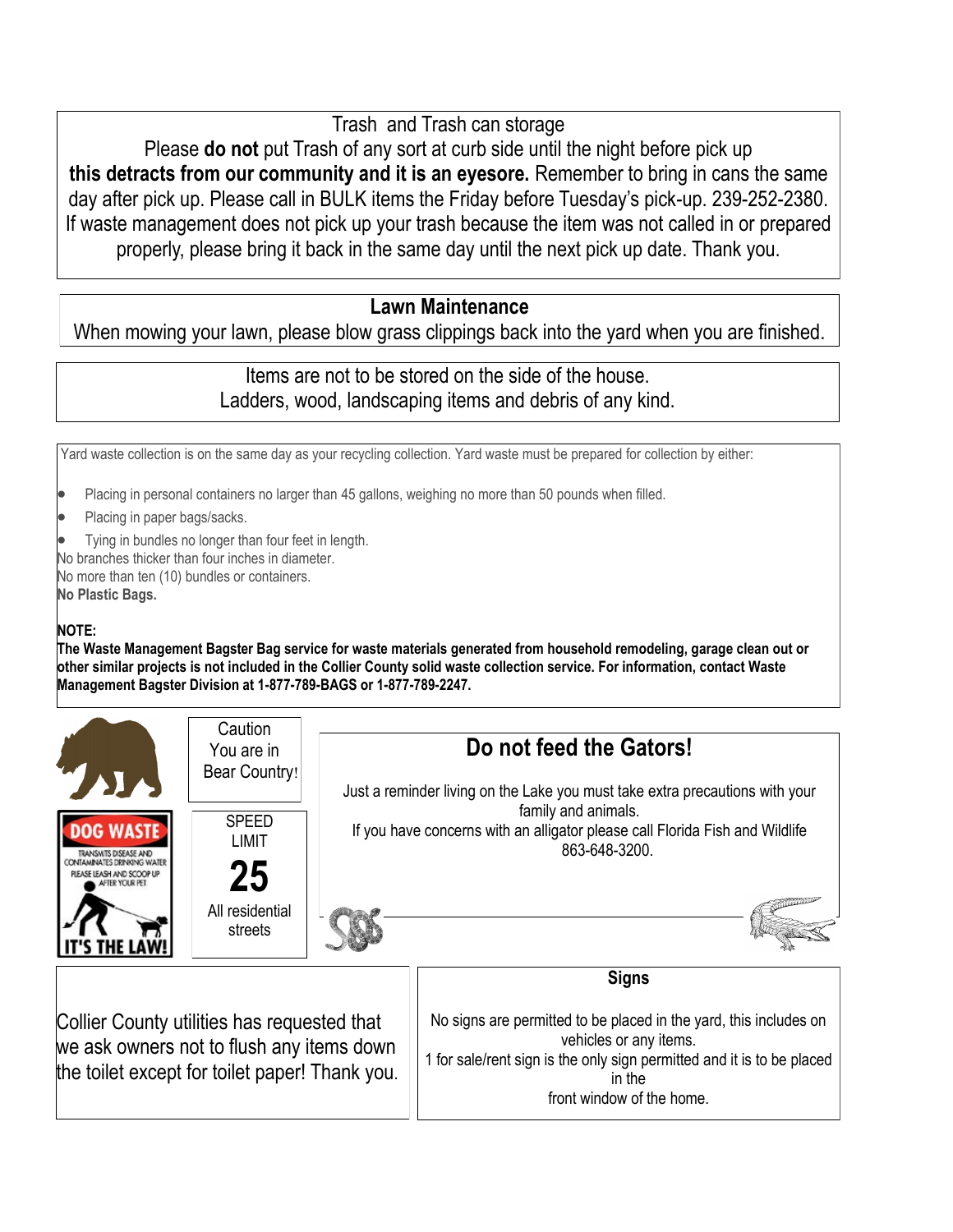#### **Be sure your sprinklers are in good working condition and to water only on your regularly scheduled days.**

**On April 28, 2015 the Board of County Commissioners of Collier County adopted Ordinance 2015-27 that provides for Phase I Water Restrictions to be the standard for landscape irrigation in the county.**

**No irrigating on Fridays No irrigating between 10:00 AM. and 4:00 PM** 

**Landscape Irrigation – Established** 



**ODD Numbered Addresses – Irrigation is limited to three days a week, Monday, Wednesday and Saturday, irrigation is prohibited between 10:00 AM and 4:00 PM.** 

**EVEN Numbered Addresses\*\*– Irrigation is limited to three days a week Tuesday, Thursday and Sunday, irrigation is prohibited between 10:00 AM and 4:00 PM.** 

**\*\* Includes even and odd addresses in the same irrigation zone - multi-family, HOA, and common areas with no address. Any plant material may be watered using low volume irrigation, micro-irrigation, rain barrels, cisterns, or other similar rain harvesting devices without regard to the watering days and times allowed.** 

**All automatic irrigation systems must be equipped with a properly installed rain sensor switch. Landscape Irrigation – New (in place less than 30 days) ALL Addresses – May be irrigated every day but Friday and not between the hours of 10:00 AM and 4:00 PM; low volume hand watering allowed anytime. Irrigation is limited to targeted areas containing 50% or less new landscaping only. If new plantings consist of more than 50% of the area you may irrigate using zone irrigation for the new plantings in that zone. Landscape Irrigation - Watering-in ALL Addresses - Watering-in of fertilizers, insecticides, pesticides, fungicides, and herbicides, where recommended by the manufacturer, or by federal, state or local law or best management practices, shall be allowed under the following conditions: a. Such watering-in shall be limited to one application unless the need for more than one is stated in the directions for application by the manufacturer b. Such watering-in shall be accomplished during the normally allowable watering days and times as stated above. Irrigation System Maintenance Existing Systems – Ten minutes per zone per week; a person must be present and working on the system during each such operation. Other Outdoor Water Uses Other outdoor water uses, including car, truck, and boat washing, and the washing of exterior home surfaces and roofs, shall be allowed anytime with the use of Low Volume Pressure Cleaning Equipment, Low Volume Mobile Washing Equipment and/or water hose equipped with an automatic self-canceling or automatic shutoff nozzle. In all cases, the water used must drain to a pervious surface or to a water recycling/reuse system.** 

**Questions regarding irrigation restrictions, please call Customer Service at 239-252-2380 or visit the South Florida Water Management District web site Water Shortage Watch.**



**Grove Drive and Lemon Lane Residents:**

**Please remember to keep the wall free from tree limbs and vines on Oil Well Road.**

**All residents: Please keep sidewalks free from tree limbs and shrubs.**

Please store all garbage cans and recycling containers as stated below.

Citrus Greens Homeowner Docs state:

Section 8.10 Outdoor Equipment:

All garbage and trash containers must be placed in a walled-in or placed in sight screened or fenced-in areas so that they shall not be readily visible from any adjacent streets or properties. Containers must be removed from street and placed in one of the above stated areas the same day as pick up. The Board approved that garbage cans can be hidden by shrubs on the side of the house if they cannot be stored out of sight and have no other options.

**For safety and sanitary reasons, glass and animals are not permitted in the Clubhouse and the Pool area!**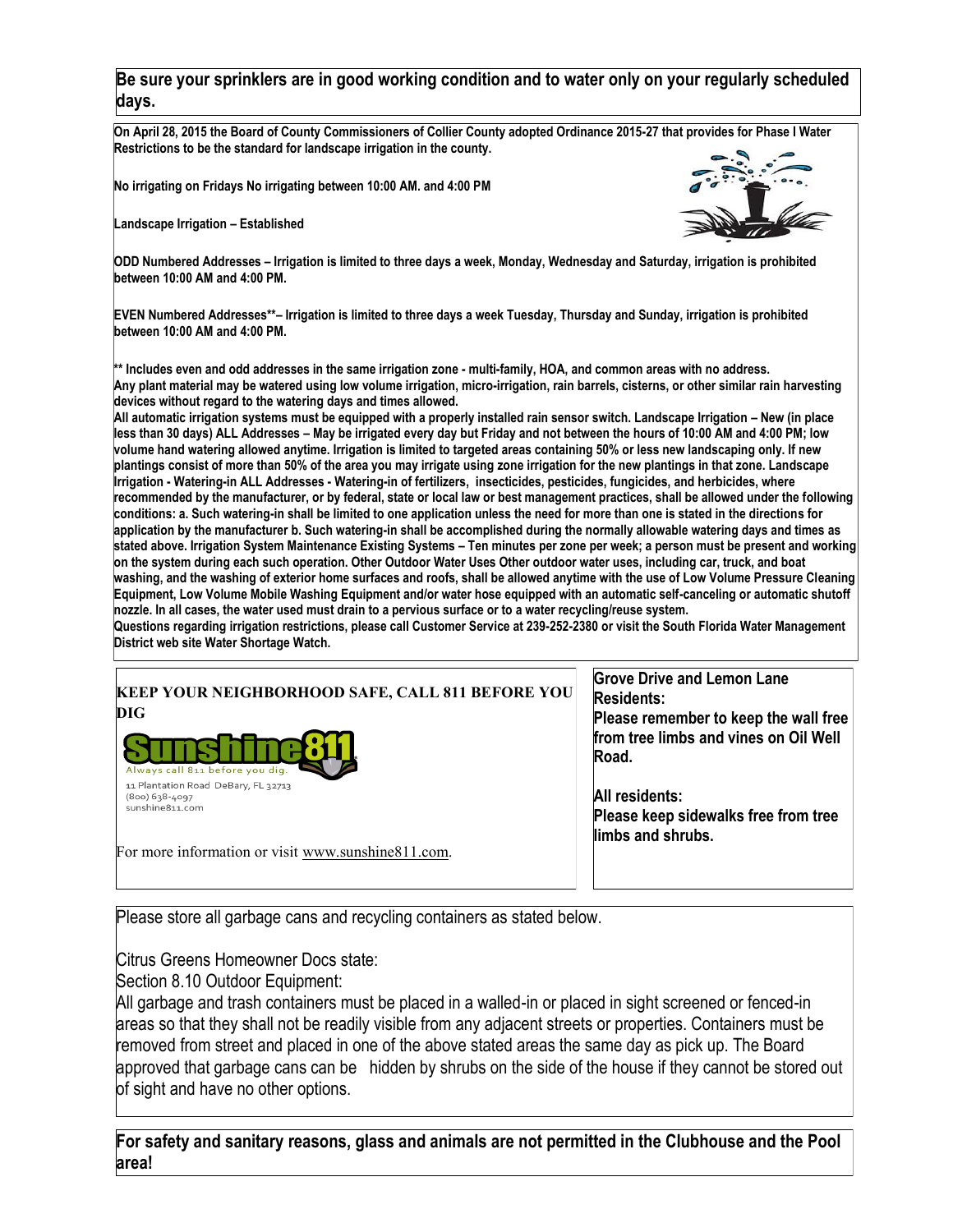Architectural Change Request Form

Any exterior architectural changes and/or additions Must be approved by the Citrus Greens Homeowners Association. Requests must be received before the first Wednesday of each month. Your Requests will be reviewed at the monthly Board meeting, which is held on the 3<sup>rd</sup> Wednesday of each month. Please plan accordingly. Work is not to commence prior to receiving approval from the Architectural Review Board.

**For permanent structures:** be sure to attach required drawings, site plans, and permits.

**For exterior painting,** be sure to attach paint samples.

If you have questions about what needs to be submitted with your request, please call Michele @ 348-1154 prior to submitting request.

Orangetrees974@aol.com

ALL REQUESTS ARE TO BE SUBMITTED ON or BY THE FIRST WEDNESDAY OF

EACH MONTH TO:

Citrus Greens Homeowner's Association Mailing Address: 1130 Grove Drive, Naples FL 34120 Or place it in the mailbox (very last mailbox on the right hand side by the clubhouse)

\_\_\_\_\_\_\_\_\_\_\_\_\_\_\_\_\_\_\_\_\_\_\_\_\_\_\_\_\_\_\_\_\_\_\_\_\_\_\_\_\_\_\_\_\_\_\_\_\_\_\_\_\_\_\_\_\_\_\_\_ \_\_\_\_\_\_\_\_\_\_\_\_\_\_\_\_\_\_\_\_\_\_\_\_\_\_\_\_\_\_\_\_\_\_\_\_\_\_\_\_\_\_\_\_\_\_\_\_\_\_\_\_\_\_\_\_\_\_\_\_\_ \_\_\_\_\_\_\_\_\_\_\_\_\_\_\_\_\_\_\_\_\_\_\_\_\_\_\_\_\_\_\_\_\_\_\_\_\_\_\_\_\_\_\_\_\_\_\_\_\_\_\_\_\_\_\_\_\_\_\_\_\_ \_\_\_\_\_\_\_\_\_\_\_\_\_\_\_\_\_\_\_\_\_\_\_\_\_\_\_\_\_\_\_\_\_\_\_\_\_\_\_\_\_\_\_\_\_\_\_\_\_\_\_\_\_\_\_\_\_\_\_\_\_ \_\_\_\_\_\_\_\_\_\_\_\_\_\_\_\_\_\_\_\_\_\_\_\_\_\_\_\_\_\_\_\_\_\_\_\_\_\_\_\_\_\_\_\_\_\_\_\_\_\_\_\_\_\_\_\_\_\_\_\_\_ \_\_\_\_\_\_\_\_\_\_\_\_\_\_\_\_\_\_\_\_\_\_\_\_\_\_\_\_\_\_\_\_\_\_\_\_\_\_\_\_\_\_\_\_\_\_\_\_\_\_\_\_\_\_\_\_\_\_\_\_\_

NAME \_\_\_\_\_\_\_\_\_\_\_\_\_\_\_\_\_\_\_\_\_\_\_\_\_\_\_\_\_\_\_\_\_\_\_\_\_\_\_\_\_\_\_\_\_\_\_\_\_\_\_\_\_\_\_

ORANGETREE ADDRESS\_\_\_\_\_\_\_\_\_\_\_\_\_\_\_\_\_\_\_\_\_\_\_\_\_\_\_\_\_\_\_\_\_\_\_\_\_\_\_\_\_ PHONE NUMBER DAYTIME \_\_\_\_\_\_\_\_\_\_\_\_\_\_\_\_\_\_\_\_\_\_\_\_\_\_NIGHTTIME

EMAIL\_\_\_\_\_\_\_\_\_\_\_\_\_\_\_\_\_\_\_\_\_\_\_\_\_\_\_\_\_\_\_\_\_\_\_\_\_\_\_\_\_\_\_\_\_\_\_\_\_\_\_\_\_\_\_ CONTRACTOR'S NAME (IF APPLICABLE) \_\_\_\_\_\_\_\_\_\_\_\_\_\_\_\_\_\_\_\_\_\_\_\_\_\_\_\_\_ CONTRACTORS' BUSINESS ADDRESS \_\_\_\_\_\_\_\_\_\_\_\_\_\_\_\_\_\_\_\_\_\_\_\_\_\_\_\_\_\_ JOB DESCRIPTION IN DETAIL

SIGNATURE \_\_\_\_\_\_\_\_\_\_\_\_\_\_\_\_\_\_\_\_\_\_\_\_\_\_\_\_\_\_DATE\_\_\_\_\_\_\_\_\_\_\_\_\_\_\_\_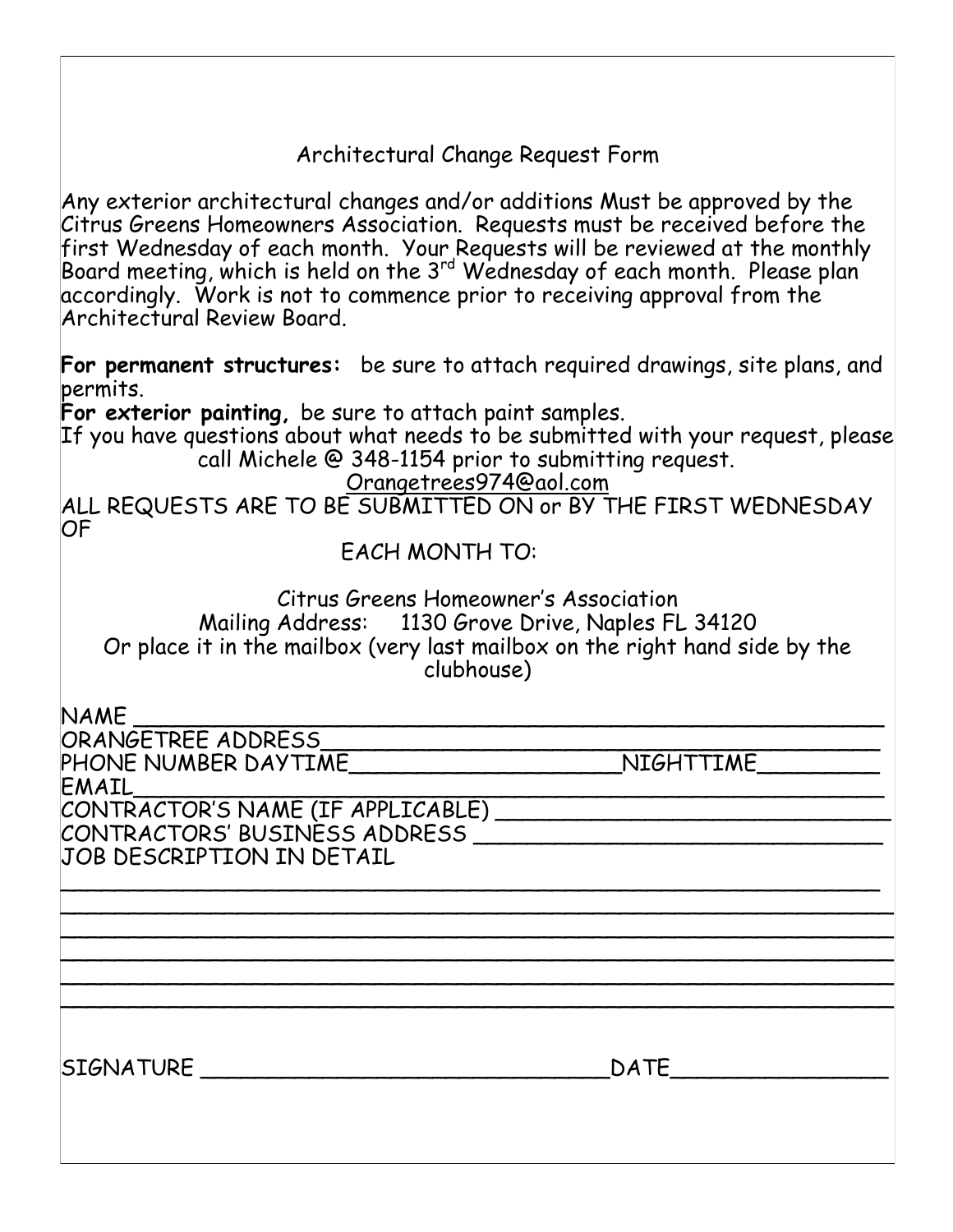| Advertising/ website design/digital marketing-hibu                                |                      |
|-----------------------------------------------------------------------------------|----------------------|
| Michele Groll                                                                     | 293-4660             |
| <b>Alterations B &amp; B</b>                                                      |                      |
| Agustin Ramos<br>Attorney                                                         | 601-3591             |
| Samantha Navedo, Esq.                                                             | 595-1636             |
| Avon<br>Laura Boaz<br>www.youravon.com/lboaz                                      | 352-6229             |
| Auto - Automobile Salesman- Ford                                                  |                      |
| Peter Groll<br><b>Bail Bondsman</b>                                               | 293-6789             |
| Meike Posada                                                                      | 200-9700             |
| <b>Banking</b><br>Pamela Rivard - IBERIA Bank                                     | 239-898-3617         |
| <b>Ceiling Fan /Lighting Installation</b>                                         |                      |
| John Rudolph                                                                      | 253-3796             |
| Cleaning-Residential & Commercial                                                 |                      |
| Marleny Ledesma Licensed and Insured                                              | 595-2266             |
| <b>Computer Technician and Support</b>                                            | 348-3433             |
| <b>Anthony Deluca</b><br><b>Counter Tops - Granite &amp; Marble</b>               |                      |
| Herb Rosen                                                                        | 465-1036             |
| Coupons                                                                           |                      |
| Learn how to extreme coupon - Lynn Deffet<br><b>Custom Wood Finishing Inc.</b>    | 352-4654             |
| J and A Pickard<br>Adam                                                           | 272-4880             |
| <b>Flooring Wood/Vinyl/Laminate</b>                                               |                      |
| <b>Carpet Binding</b>                                                             |                      |
| <b>Richard Burke</b>                                                              | 370-8254             |
| Free prescription discount cards<br>Rex Bishop                                    | 239-250-1633         |
| <b>Funeral Director</b>                                                           |                      |
| David Blessman Hodges Funeral Home-Naples 597-3101                                |                      |
| <b>General Contractor</b><br>Carlos Ruiz carlos@forzacontractors.com              | 239-330-6959         |
| <b>Golden Klipperz Mobile Barbershop</b>                                          |                      |
| Antoine<br>goldenklipperz.com                                                     | 239-595-2326         |
| Handyman- No job too small                                                        |                      |
| Gary Reid<br><b>Health Consultants - Health Resources</b>                         | 465-1890             |
| Mark & Susan Loewe                                                                | 455-5502             |
| <b>Insurance Mitigation Inspections</b>                                           |                      |
| Jeff French                                                                       | 601-8187             |
| Insurance- Auto-Home & All personal lines<br>Brent Smith bsmith@galtinsurance.com | 330-4943             |
| <b>Landscape Beautification</b>                                                   | www.Biowash.info     |
| Gary Reid - 100% Biodegradable Fertilizer Booster                                 |                      |
| <b>Lawn Mowing and Landscape</b>                                                  |                      |
| <b>Green Ocean Lawn Service</b>                                                   | 821-1134/455-4485    |
| Logo Embroidering & Magnetic Signs<br>Bob & Lisa Scallan                          | 340-1292             |
| <b>Mary Kay Consultant</b>                                                        |                      |
| Lizeth Brightmon                                                                  | 776-5892             |
| <b>Massage Therapist-Licensed</b>                                                 |                      |
| <b>Charles Henry</b><br>Andreea Gradea                                            | 298-4445<br>784-8367 |
|                                                                                   |                      |
|                                                                                   |                      |
|                                                                                   |                      |
|                                                                                   |                      |
|                                                                                   |                      |

| Math Tutor, Middle-High School<br>Alex Kukushkin                                                            | 353-8773          |
|-------------------------------------------------------------------------------------------------------------|-------------------|
| <b>Moving, Packing, Unpacking</b>                                                                           |                   |
| Nora Lutz<br>Mortgages - Marilyn@maxwellmortgageloans.com                                                   | 565-2605          |
| Marilyn Sainz-Home Mtg. Consultant<br>Music Lessons- Guitar/Bass/Violin                                     | 776-6426          |
| <b>Maxwell Essler</b>                                                                                       | 777-0041          |
| <b>Pet Sitting</b><br>Sky Jordan                                                                            | 898-5917          |
| <b>Carmen Camueiras</b>                                                                                     | 305-773-6563      |
| <b>Pet and House Sitting</b><br>Michele Epple                                                               | 687-9989          |
| <b>Pest Control</b><br>Peter Deffet - The Exterminator Pest Control                                         | 470-1886          |
| <b>Pest Control-Organic</b><br>www.Biowash.info                                                             |                   |
| Gary Reid - For all of your landscaping needs<br>Photography                                                |                   |
| Cal Jordan                                                                                                  | 776-5205          |
| <b>Pool Service</b><br>Willy Ortiz www.wmjpoolservice.com                                                   | 200-9590          |
| <b>Pressure Cleaning</b>                                                                                    |                   |
| <b>Casey Services</b><br><b>Real Estate</b>                                                                 | 784-6246          |
| Judi Woods judi@domainrealtygroup.com                                                                       | 293-2061          |
| Scott Langevin<br><b>Remodeling &amp; Additions</b>                                                         | 659-3304/248-4042 |
| Gary Reid                                                                                                   | 465-1890          |
| Carlos Ruiz carlos@forzacontractors.com                                                                     | 330-6959          |
| <b>Scrapbooking/Stamping</b><br>Dawn Grundeman Creative Memories                                            | 352-9082          |
| <b>Spanish Tutor K-12</b>                                                                                   |                   |
| Anna Cancellier, Certified in Spain and Florida 354-9886<br><b>Swimming Lessons</b> Tenley's Aquatics, Inc. |                   |
| Tenley Smith<br>630-337-1314 or 305-814-7946                                                                |                   |
| <b>Travel Agent</b><br><b>Holly Salvatore</b><br>www.doingtravel.com                                        |                   |
| <b>Tile Installation</b><br>Alex Kukushkin                                                                  | 353-8773          |
| Stefan                                                                                                      | 784-0548          |
| Tutor: Kinder-Adult: Learning Specialist-Bilingual<br>Dr. Synthia Lafontaine Synses@live.com                | 298-4446          |
| Tutor:Reading & Language Arts for middle/ high school                                                       |                   |
| Editing for college and professional papers<br>Lyndsy Robinson                                              | 863-838-5657      |
| <b>Virtual Student Progress Monitoring</b><br><b>Bob Scallan</b>                                            |                   |
| <b>Yoga Instructor</b>                                                                                      | 340-1292          |
| <b>Alexis Moss</b>                                                                                          | 776-1871          |
|                                                                                                             |                   |
|                                                                                                             |                   |
| Homeowners: to add your name/service to this free list, call                                                |                   |
| Michele @ 348-1154. These listings are for informational<br>purposes only. No endorsement is implied.       |                   |
| Orangetrees974@aol.com                                                                                      |                   |
| You must remain in good standing with your HOA fees to                                                      |                   |
| remain on this listing                                                                                      |                   |
|                                                                                                             |                   |
|                                                                                                             |                   |
| Updated 1.01.2022                                                                                           |                   |
|                                                                                                             |                   |
|                                                                                                             |                   |
|                                                                                                             |                   |
|                                                                                                             |                   |